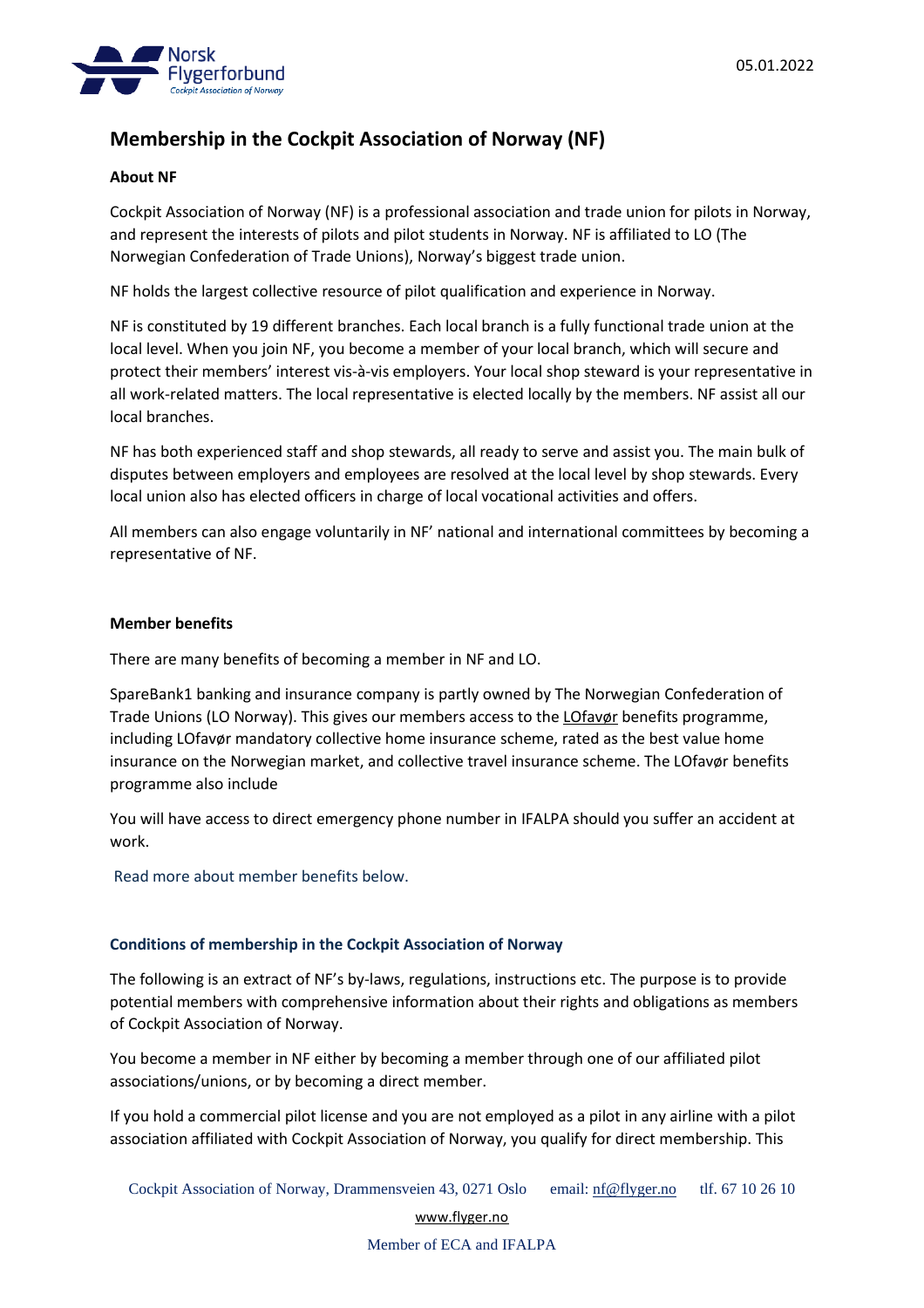also applies to task specialists who do not naturally belong in one of our branches. NF will still assist and represent you. Direct membership is not applicable to members who have been excluded (from a branch).

If you are training to become a commercial pilot, you qualify for student membership, which is automatically converted into an ordinary direct membership when you graduate. It is your responsibility as student member to inform the Cockpit Association of Norway that you have completed your studies and that you have been issued a commercial pilot license.

Cockpit Association of Norway will protect your professional and financial interests in the best possible manner and represent you before Norwegian and foreign authorities.

Cockpit Association of Norway assists you in cases that are within the remit of the Association, including dismissals, withdrawal of licenses, assistance after an incident, employment contracts and the like.

It is an obligation to keep Cockpit Association of Norway informed at all times of membership in any other pilot association or trade union related to aviation.

You are responsible for keeping Cockpit Association of Norway updated on your contact details, and information about your employer if you are in an employment relationship.

If you want to withdraw from Cockpit Association of Norway, you must notify the Association in writing with three months' notice. Paid membership fees will not be refunded.

You may not externally defend or promote views that are contrary to NF's adopted policies and guidelines or IFALPA Policies. If you intentionally sabotage Cockpit Association of Norway or in any other way discredit the Association, the ultimate consequence may be exclusion. Decisions on exclusion are taken by the Cockpit Association of Norway Executive Committee. Appeals are lodged with the National Executive Board. Paid membership fees are not refunded.

As a direct member you are not eligible to serve on the National Board, but you may stand for election to any of NF's committees. Serving on committees in the Association enables you to increase your range of competencies on your CV.

You have the right to attend and speak at the Association's General Assemblies, but you are not entitled to vote.

Cockpit Association of Norway maintains an updated list of their direct members, which is available to NF's sections.

The membership fee is set by NF's General Assembly.

You will have full access to all of NF's member benefits and discount schemes in force at any time.

## **Why join the Cockpit Association of Norway?**

Civil aviation is developing rapidly and in recent years we have witnessed a race to the bottom. Airlines and helicopter operators are undercutting each other in a fierce struggle to win clients and tenders, and to guarantee revenues in an increasingly liberalized industry.

Cockpit Association of Norway works every day to ensure members a safe workplace with good wage, working and pension conditions. Our members carry great responsibility; as flight instructors,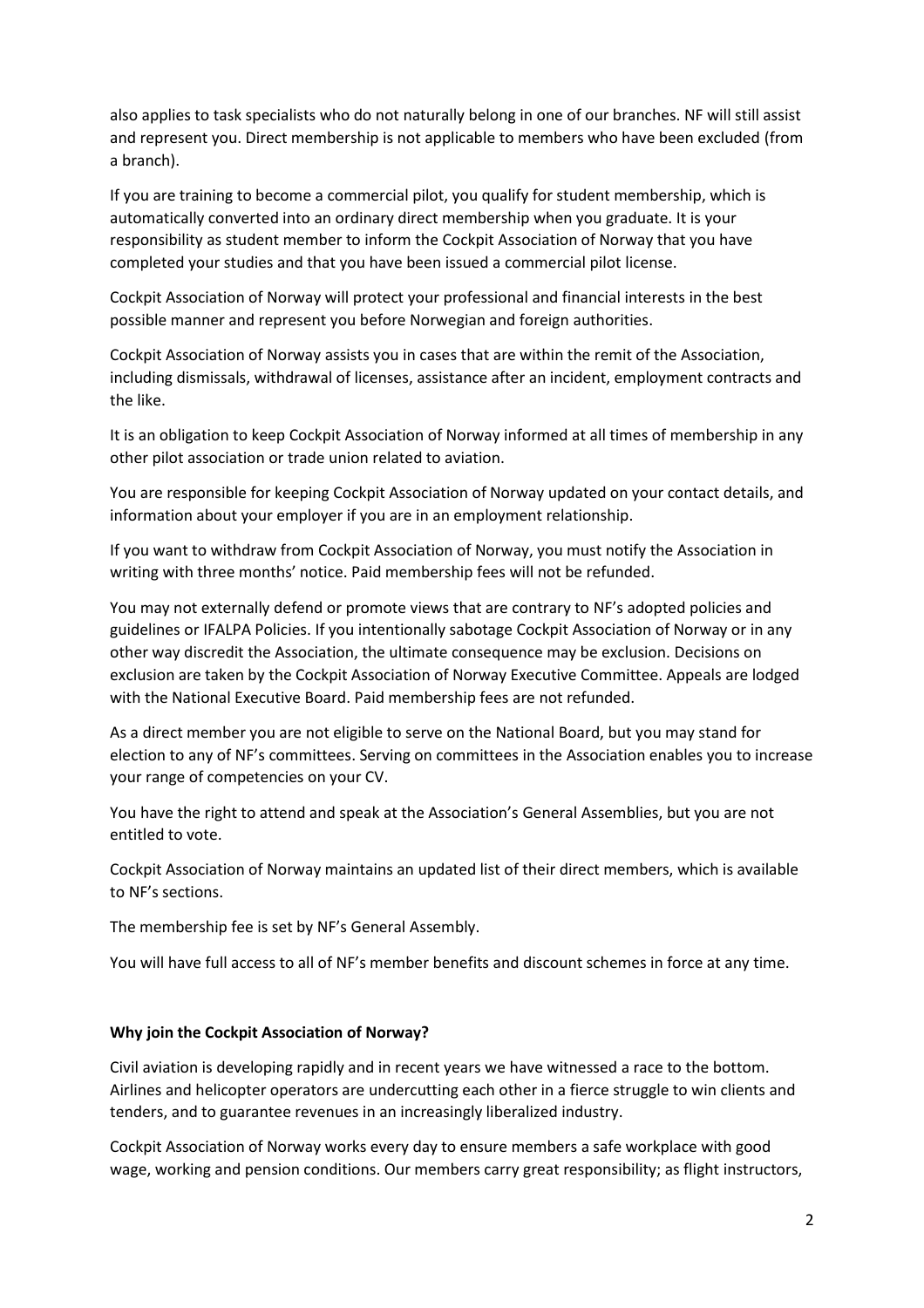pilots, drone operators or task specialists. It is imperative that the industry can count on the necessary competence also in the years ahead and we believe that the way to achieve that is safeguarding sustainable jobs.

As a member of Cockpit Association of Norway, you become part of Norway's largest pilot community. We will support, assist and represent you in any matter concerning your employment relationship, including legal assistance. Your local shop steward, advisors or lawyers can help if you encounter problems in your employment relationship.

As a member of Cockpit Association of Norway, you have four memberships included, which is in NF, [LO,](https://www.lo.no/) [ECA](https://www.eurocockpit.be/) and [IFALPA.](https://www.ifalpa.org/) You have access to a large network of professional pilots across the whole aviation industry. As a member of NF you automatically become a member of ECA (European Cockpit Association) and IFALPA (International Federation of Airline Pilots Association. ECA is the European organisation for 38.000 pilots across Europe. IFALPA is the global voice of pilots, representing over 100,000 pilots in nearly 100 countries. The mission of both ECA and IFALPA is to promote the highest level of aviation safety worldwide and to be the global advocate of the piloting profession - providing representation, services, and support to both our members and the aviation industry.

Our voice is listened to among stakeholders. We work closely with political authorities on national, European and international level, and with various aviation safety stakeholders.

Our goal is a responsible aviation industry, and to make sure that cheap travel prices do not come at the expense of aviation safety, employees' wages, social benefits and working conditions.

You can always contact your local branch or NF for questions and information. It pays off to be a member of Cockpit Association of Norway.

## **Membership and fees**

#### *Ordinary members*

510 NOK per month. The fee includes membership in the Cockpit Association of Norway, LO, ECA and IFALPA.

In addition, all members benefit from Norway's best collective home insurance at 74 NOK per month (mandatory), and travel insurance, at only 91 NOK per month.

All members have access to, and are automatically registered for, a highly favourable legal insurance at only 63 NOK per month. If you want to opt out of the legal insurance, you may make a reservation.

The insurances are invoiced separately from your membership fee.

You can find more information at [www.lofavor.no.](http://www.lofavor.no/) Unfortunately the webpage is only in Norwegian, and you may contact NF directly for further details.

#### *Qualified pilots*

199 NOK per month as a member of [Flygerutdannedes](https://flyger.no/om-nf/medlemsforeninger/item/flygerutdannedes-forening-fuf) Forening (FUF), Educated Pilots' Association, which organizes qualified and certified pilots who for different reasons are not employed as pilots. As for ordinary members, insurance premiums come in addition to the fee and are invoiced separately.

#### *Student membership*

Free – includes free-of-charge mandatory collective house contents insurance.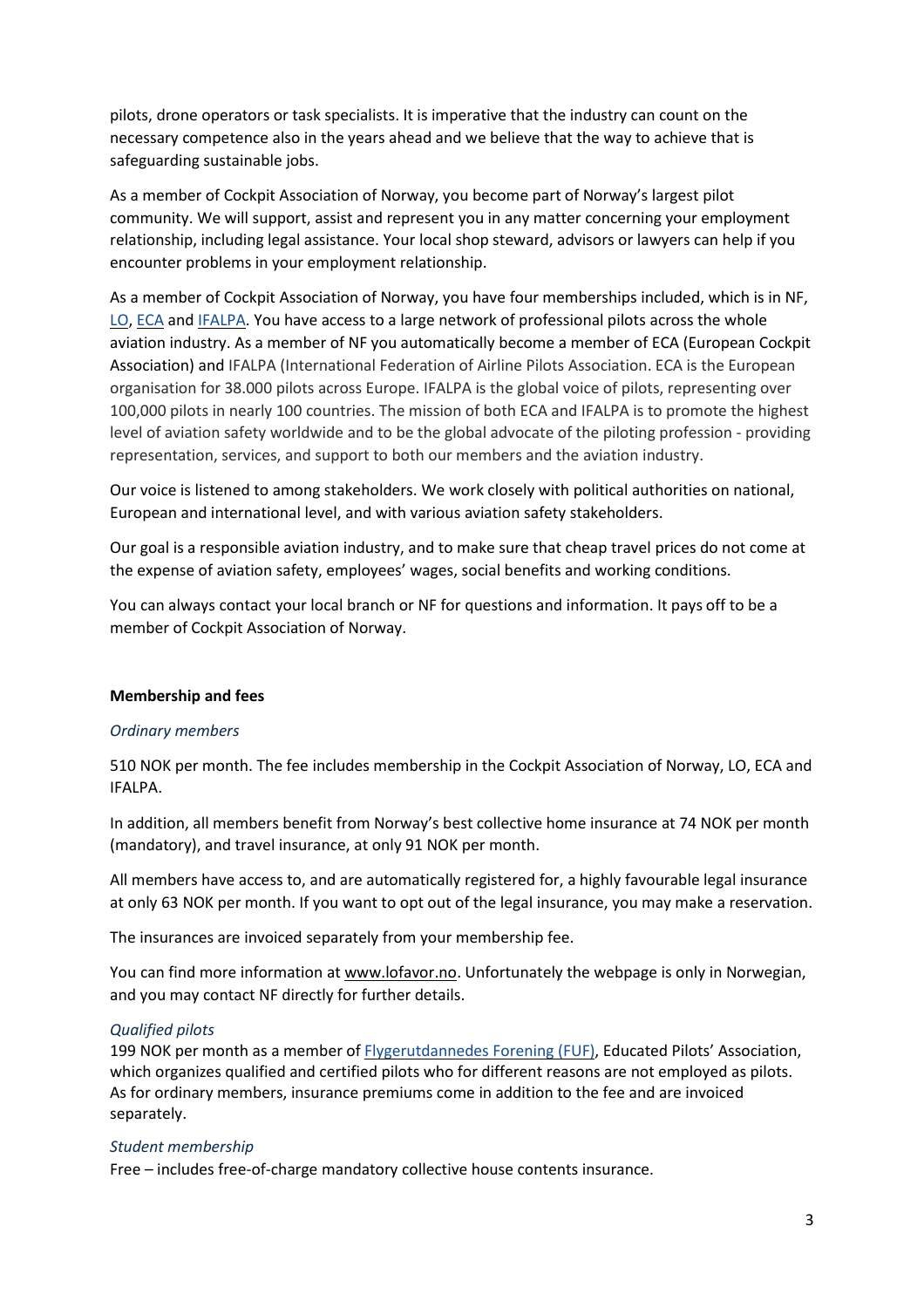## *Pensioners*

100 NOK per month. The collective home insurance is obligatory for all members under the age of sixty-five and who joined this plan when they affiliated.

Members may withdraw from the Association subject to a three months' notice. Paid-in fees are not reimbursed upon withdrawal.

## **Member benefits**

Being a member of Cockpit Association of Norway gives you important benefits. You can [find](https://flyger.no/medlemsskap/student) a complete list in [norwegian](https://flyger.no/medlemsskap/student) of student benefits here. We have also successfully negotiated a number of profitable discounts for members, [which](https://flyger.no/medlemsrabatter) you can find a lis of here.

#### *Benefits for ordinary members*

Being a member of Cockpit Association of Norway/LO gives you increased job security and better protection both professionally and in your private life.

- $\triangleright$  Free legal assistance. \*
- $\triangleright$  Membership card and a Cockpit Association of Norway/LO welcome package.
- $\triangleright$  You get access to highly favourable insurance schemes:
- ➢ Norway's best collective house insurance costs only 74 NOK pr. month (mandatory), and travel insurance is only 91 NOK pr. month.
- $\triangleright$  Legal assistance insurance. Free of cost during the first two months of your membership for new members, and subsequently only 63 NOK pr. month. (The price for non-members is in comparison 350 NOK pr. month). The insurance scheme includes free access to a lawyer for private matters, no hourly rates charged. If you do not want the legal insurance, you can opt out. You can find more [information](https://help.no/forbund-bank/norsk-flygerforbund) about the insurance here.
- ➢ Access to Loss of Licence Insurance. Cockpit Association of Norway offer this to all members. The insurance is underwritten by Sparebank1. You can read more about the insurance below.
- ➢ Very profitable members benefits through LO Favør. See all benefits at [www.lofavor.no.](http://www.lofavor.no/)
- $\triangleright$  Economic advice by Sparebank1 free of cost.
- $\triangleright$  Membership in ECA and IFALPA with access to an emergency hotline if you should need assistance abroad.
- $\triangleright$  Global cooperation on rights and rules.
- $\triangleright$  Cockpit Association of Norway is the largest association for pilots providing you with a professional community of pilot colleagues.
- ➢ Access to NF's and LO's events, professional seminars and other trainings etc.
- $\triangleright$  Tax deductible membership fees
- $\triangleright$  Professional union representatives to back you up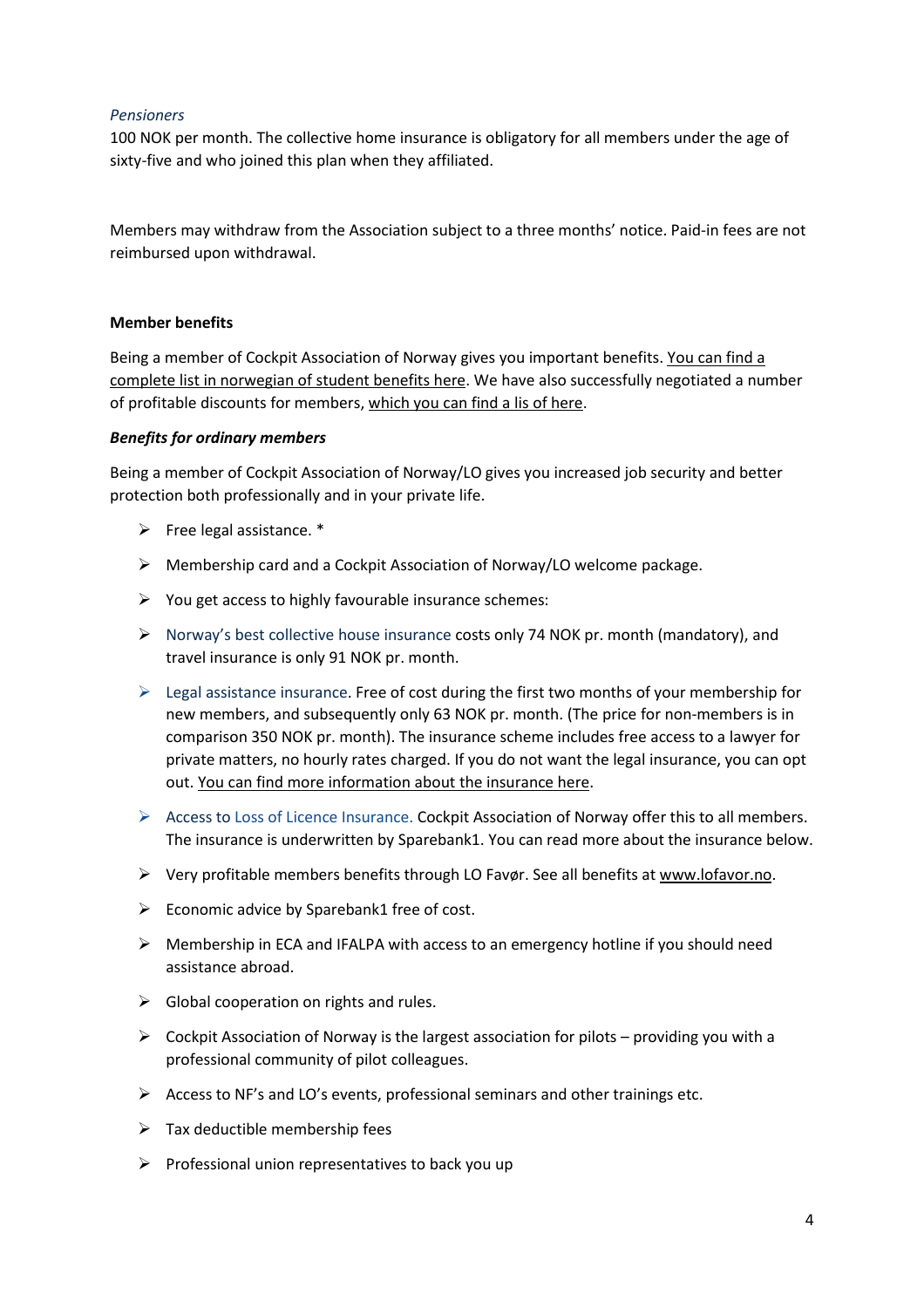#### $\triangleright$  Inclusion in a professional community

\*Legal assistance policy requirements:

The first month's membership fee must be paid before any professional advice or guidance is given. We will of course assist you on general questions.

Cockpit Association of Norway only considers issues that originate in events taking place later than the end of first month of membership and one month after the first month's fee is paid in.

A minimum of three months' membership is required for access to free legal assistance in individual matters.

#### **Loss of licence**

Cockpit Association of Norway is offers its members a Loss of License insurance (loss of Medical Class 1). The policy provides compensation if you are unable to renew your certificate because of an accident or illness. The lump sum compensation is tax-exempt and there are alternative compensation levels between which you can choose.

We would like to note that the attached conditions of insurance are general conditions provided by the insurance company. When joining the plan, you will receive your individual insurance certificate by mail with all the conditions that apply to the insurance you take out as a member in Cockpit Association of Norway.

## **Please note: You may only take out the insurance during the first 30 days after you affiliate with Cockpit Association of Norway. Students will be able to increase the insured sum upon graduating and converting their student membership into an ordinary membership.**

To take out this insurance, you need to:

- $\triangleright$  Possess a valid Medical Cl 1 upon joining the insurance plan or upon increasing the insured amount later, cf. condition FPE-570.009-001 clause 1.
- $\triangleright$  Be 100 % able to work.
- $\triangleright$  Be a trained pilot or have commenced an approved commercial pilot education.
- $\triangleright$  Have joined Cockpit Association of Norway in the past 30 days.
- $\triangleright$  Not have reached the age of fifty.
- $\triangleright$  Not have reached the pensionable age applicable to the profession your license is valid for.

#### **You may find [information](https://flyger.no/medlemsskap/loss-of-licence) about the insured amounts and premiums for 2022 her.**

#### Revising the insured amount

The insured amount is revised upwards as follows according to the number of years the insured has been a member of the Cockpit Association of Norway:

Less than 6 months – no compensation (qualifying period)

- 1 year  $-$  20 % of the insured amount (payable as of the  $7<sup>th</sup>$  month)
- 2 year 40 % of the insured amount
- 3 year 60 % of the insured amount